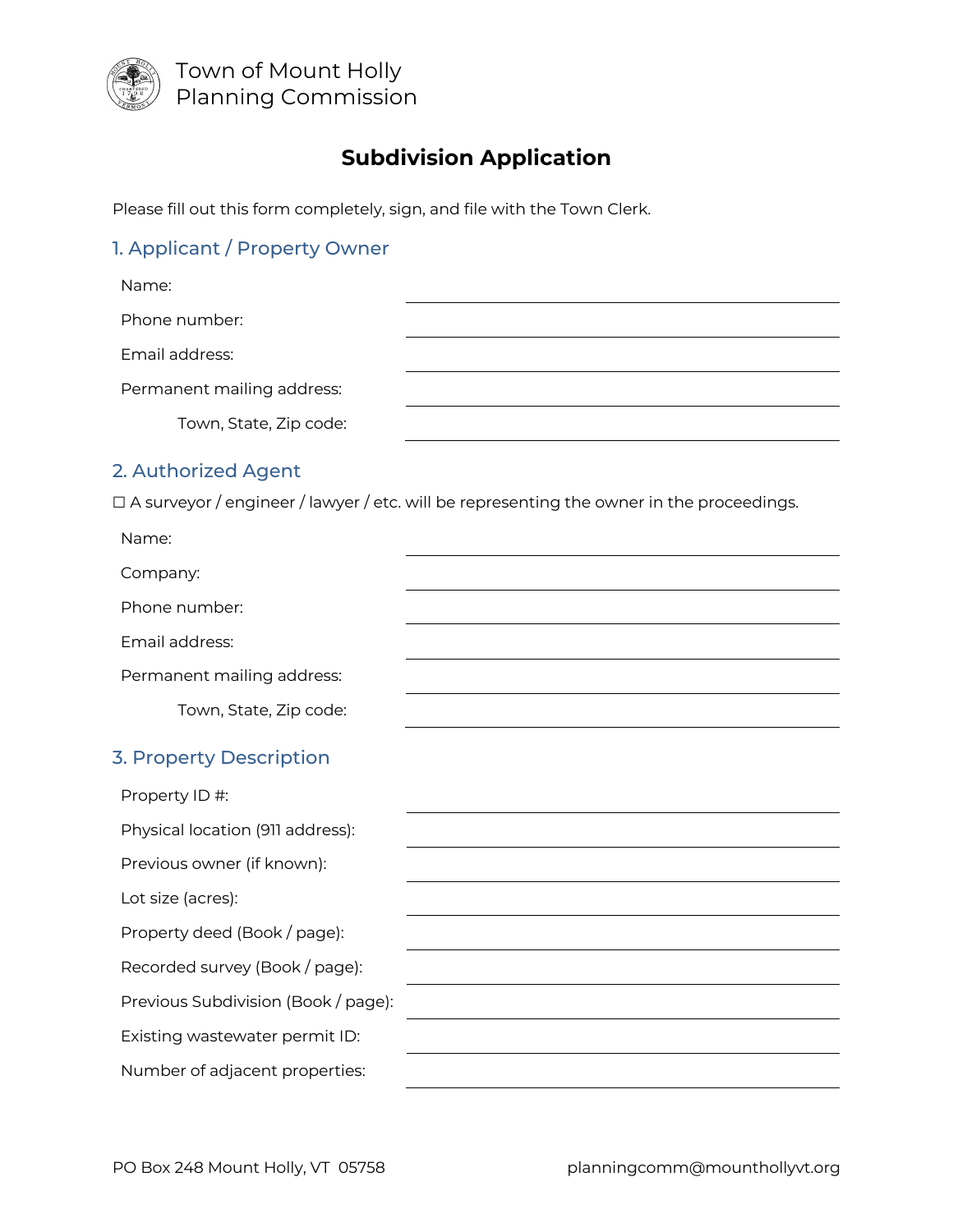# 4. Adjacent Property Owners

Please consult the official Town of Mount Holly Tax Maps to determine this list.

| Property ID#:  |  |
|----------------|--|
| Owner name(s): |  |
| Owner address: |  |
|                |  |
| Property ID#:  |  |
| Owner name(s): |  |
| Owner address: |  |
|                |  |
| Property ID#:  |  |
| Owner name(s): |  |
| Owner address: |  |
|                |  |
| Property ID#:  |  |
| Owner name(s): |  |
| Owner address: |  |
|                |  |
| Property ID#:  |  |
| Owner name(s): |  |
| Owner address: |  |
|                |  |
| Property ID#:  |  |
| Owner name(s): |  |
| Owner address: |  |
|                |  |
| Property ID#:  |  |
| Owner name(s): |  |
| Owner address: |  |
|                |  |
| Property ID #: |  |
| Owner name(s): |  |
| Owner address: |  |
|                |  |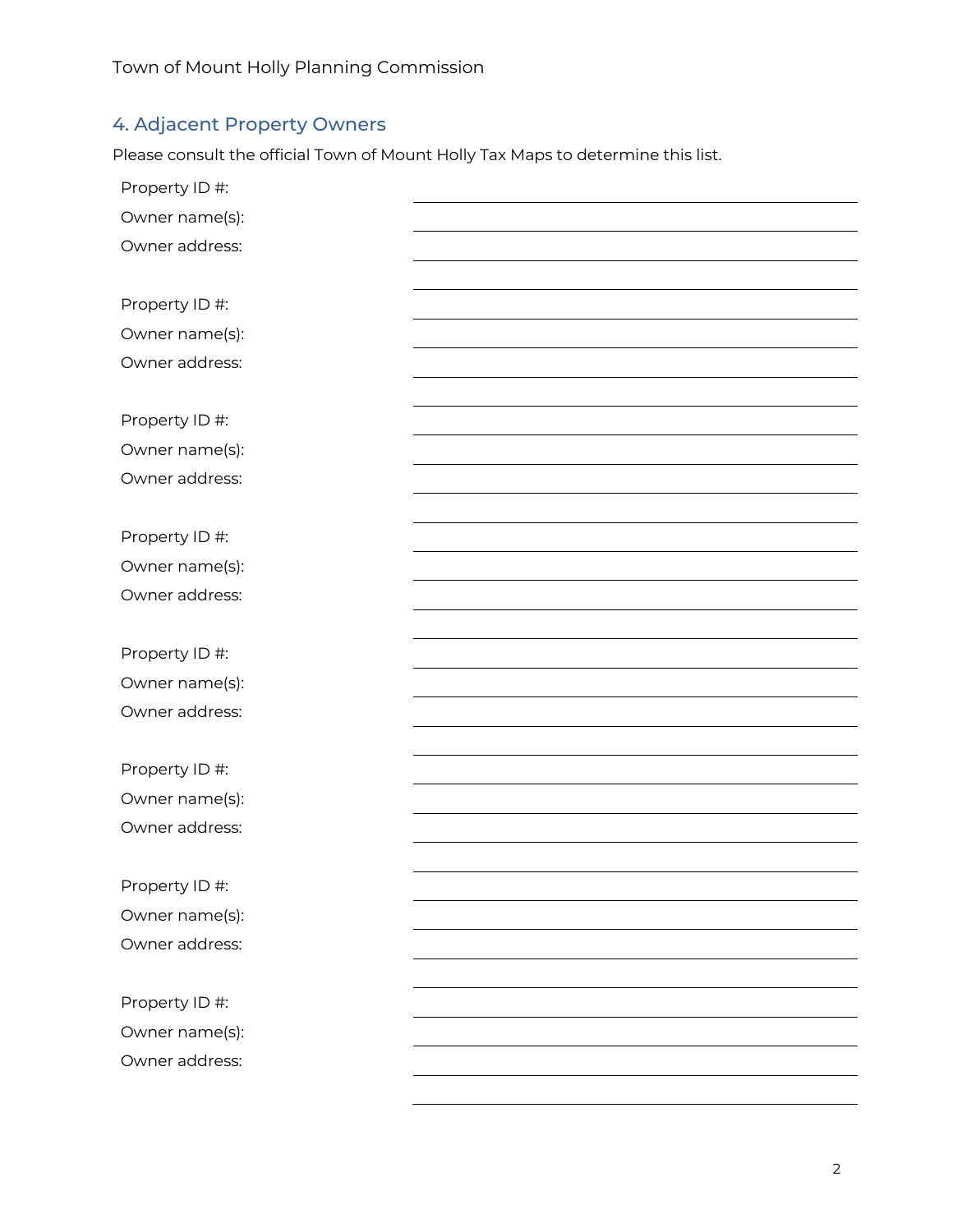Town of Mount Holly Planning Commission

#### 5. Subdivision Description

| Total number of lots to be created: |  |
|-------------------------------------|--|
| Application fee:                    |  |
| Total acreage to be subdivided:     |  |
| Subdivision project description:    |  |
|                                     |  |
|                                     |  |
|                                     |  |
| New wastewater permit ID:           |  |

#### 6. Additional Permit Requirements

Check box and attach copies of any of the following permits that may be required:

| $\Box$ Act 250           | $\Box$ Highway Access   | $\Box$ Multiple Living Units | $\Box$ US Army C of E |
|--------------------------|-------------------------|------------------------------|-----------------------|
| $\Box$ Campground        | $\Box$ Labor & Industry | $\Box$ Salvage Yard          | $\Box$ Wetland        |
| $\Box$ Flood Hazard Area | $\Box$ Mobile Home Park | $\Box$ Stream Alteration     |                       |

| $\Box$ Multiple Living Units | $\Box$ US Army C of |
|------------------------------|---------------------|
| □ Salvage Yard               | $\Box$ Wetland      |
| $\Box$ Stream Alteration     |                     |

☐ None of the above

#### 7. Impacts to Adjoining Municipalities

Check box for any circumstances that may apply:

 $\Box$  Any portion of the property is located within five hundred (500) feet of an adjoining municipality.

☐ None of the above

#### 8. Authorization and Consent

The undersigned, as owner of the property referenced in Section 3 on this application form, hereby consents to necessary and proper inspection of the above referenced property by members and agents of the Town of Mount Holly Planning Commission, at reasonable times, both before and after a final decision has been issued by the Commission. The undersigned hereby certifies that the information provided in this application and supporting documentation is true and is aware of the penalties for knowingly providing false or misleading information.

\_\_\_\_\_\_\_\_\_\_\_\_\_\_\_\_\_\_\_\_\_\_\_\_\_\_\_\_\_\_\_\_\_\_\_\_\_\_\_\_\_\_\_\_\_\_\_\_\_\_\_\_\_\_\_\_\_\_\_\_\_\_\_\_\_ Date: \_\_\_\_\_\_\_\_\_\_\_\_\_\_\_\_\_

**Signature of Owner**